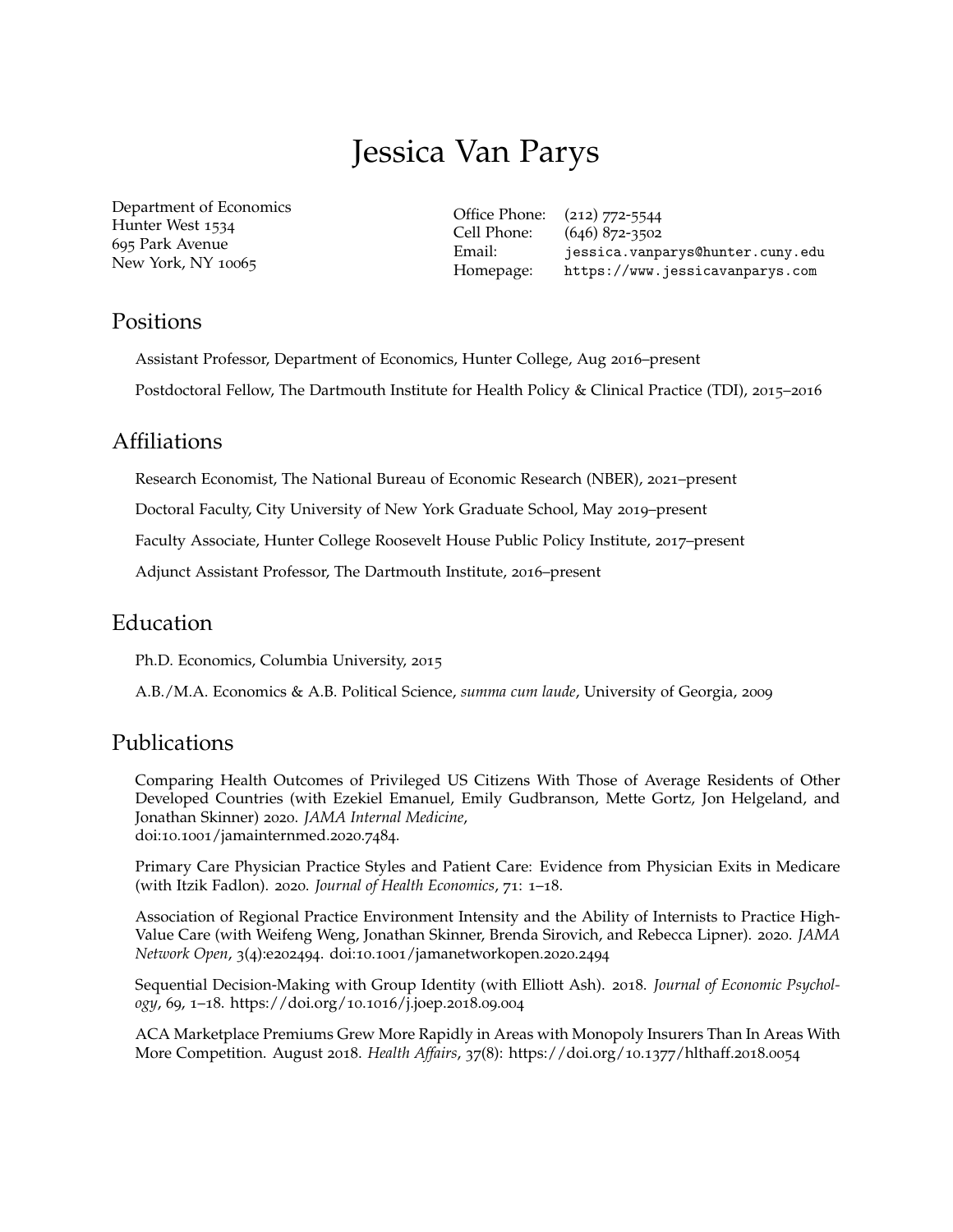Insurer Market Concentration: The Author Replies. October 2018. Response to Letter to the Editor in *Health Affairs*. doi:10.1377[/hlthaff.](doi: 10.1377/hlthaff.2018.1120)2018.1120

Association Between Medicare Expenditure Growth and Mortality Rates in Patients with Acute Myocardial Infarction: A Comparison From 1999 Through 2014 (with Donald Likosky, Jonathan Skinner, Weiping Zhou, William Borden, and Milton Weinstein). 2018. *JAMA Cardiology*. doi:10.1001[/jamacardio.](https://jamanetwork.com/journals/jamacardiology/article-abstract/2666629)2017.4771

Physician Practice Style Variation– Implications for Policy (with Jonathan Skinner). 2016. *JAMA Internal Medicine*. doi: 10.1001[/jamainternmed.](https://jamanetwork.com/journals/jamainternalmedicine/article-abstract/2543745)2016.4433

Variation in Physician Practice Styles Within and Across Emergency Departments. 2016. *PLoS ONE*, 11(8), 1–19. doi: 10.1371[/journal.pone.](http://journals.plos.org/plosone/article?id=10.1371/journal.pone.0159882)0159882

Provider Practice Style and Patient Health Outcomes: The Case of Heart Attacks (with Janet Currie & W. Bentley MacLeod). 2016. *Journal of Health Economics*, 47, 64–80. doi.org/10.1016[/j.jhealeco.](https://www.sciencedirect.com/science/article/abs/pii/S0167629616000308)2016.01.013

Noncognitive Skills and the Gender Disparities in Test Scores and Teacher Assessments: Evidence from Primary School (with Christopher Cornwell and David Mustard). 2013. *Journal of Human Resources*, 48(1), 238–266. doi: 10.3368[/jhr.](http://jhr.uwpress.org/content/48/1/236.abstract)48.1.236

The New SAT and Academic Performance at a Flagship Public University (with Christopher Cornwell and David Mustard). 2011. SAT Wars, chapter 8. Ed: Joseph Soares. New York: Teachers College Press, 127–136. [https://www.amazon.com/SAT-Wars-Test-Optional-College-Admissions/dp/](https://www.amazon.com/SAT-Wars-Test-Optional-College-Admissions/dp/0807752630)0807752630

## Work in Progress

The Effects of Hospital-Physician Integration on Hospital Finances and Quality-of-Care

Broadband Internet Access and Health Outcomes: Patient and Provider Responses in Medicare (with Zach Brown)

Where Do High-Quality Physicians Practice? Implications for Health Disparities (with Janet Currie)

The Long-Run Effects of Medicaid Managed Care on Health Care Utilization

# Grants, Awards, & Fellowships

NIH NICHD Grant #R03HD100709-02S1 (PI on supplement) for project titled, "Affordable Housing During Childhood and Women's Health Outcomes in Early-Adulthood," 2021–2022

Social Security Administration (SSA) Grant RDR18000003 (Co-PI) awarded to NBER Retirement and Disability Research Center (RDRC) for project titled, "RDRC Medicaid Data Initiative: Understanding Racial Disparities among SSI Recipients," 2021–present

SSA-NBER RDRC Pilot (PI) for project titled, "Racial Disparities in SSI Enrollment Across Medicaid Managed Care Plans," 2021–present

PSC-CUNY Cycle 52 Traditional B Award (PI) for project titled, "Affordable Housing During Childhood, Economic Development, and Women's Socioeconomic Outcomes in Early Adulthood", 2021– 2022

TDI-NIA Pilot (PI) under P01AG019783 titled, "Financial Incentives and the Quality of Care for Medicaid Enrollees," 2020–present

CUNY Faculty Fellowship Publication Program, Spring 2020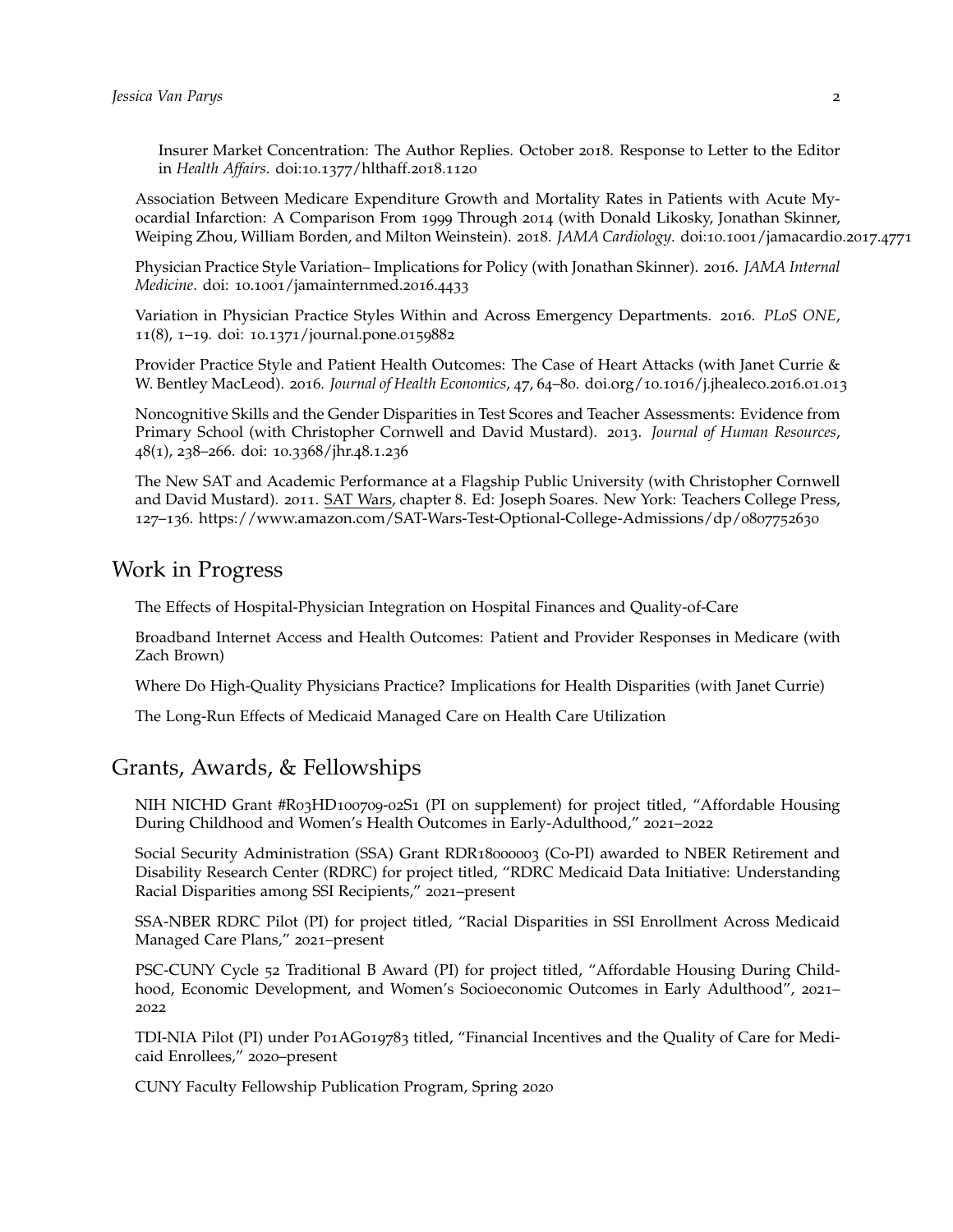Distinguished Fellow, CUNY Advanced Research Collaborative, Aug 2019–Jan 2020

NBER-NIA Pilot (PI) under P01AG005842 titled, "Does Internet Access Affect Medicare Beneficiaries' Health Outcomes and Provider Choices?" 2018–present

Fellowship in Aging & Health, National Bureau of Economic Research, 2018–2019

Consultant on The Dartmouth Institute Grant P01AG019783 (PI: Jon Skinner), 2018–present

Hunter College Presidential Travel Awards (×3) and CUNY William Stewart Travel Award, 2018

PSC-CUNY Cycle 47 Traditional A Award (PI), 2016–2017

NBER-NIA Pilot (Co-PI with Itzik Fadlon) under P01AG005842 titled, "The Role of Family Physicians in Health and Well-Being at Older Ages," February 2016–2020

**External Grants & Awards in Graduate School:** R36 AHRQ Grants for Health Services Research Dissertation Program, NSF SBE Doctoral Dissertation Research Improvement Grant, NSF Graduate Research Fellowship Program in Economics, Jacob K. Javits Graduate Fellowship

**Columbia University Grants & Awards:** GSAS Faculty Fellowship, Lewis A. Sanders Endowed Fellowship in Economics, Columbia Experimental Lab in the Social Sciences Research Grant (with Elliott Ash), Economics Department Wueller Best Dissertation Proposal (runner-up), Applied Microeconomics Research Grants  $(\times 3)$ 

**University of Georgia Grants & Awards:** *Phi Beta Kappa*; Marshall Scholarship Finalist; 1st prize UGA Honors Senior Thesis (university-wide); 2nd prize UGA Libraries Senior Thesis (universitywide); UGA Hamilton-Lokey Graduate Fellowship; Malon Courts Scholarship for SPIA study abroad in China; SPIA study abroad in Oxford; UGA International Research Symposium in Costa Rica; Georgia HOPE Scholarship; International Baccalaureate Diploma from South Forsyth High School

## Presentations & Workshops

2021: ASHEcon

2019: BU/Harvard/MIT Health Seminar, Harvard Health Care Policy Seminar, NBER/CEPRA Health Economics Workshop, Association of Health Care Journalists Annual Conference (panel: "When Payors Own Providers"), NBER Trainee Seminar Series (x3), NYC Health Economics Workshop (discussant), TDI (x2), CUNY Advanced Research Collaborative, New England Medicaid Research Symposium (attendee only), Annual Health Economics Conference (attendee only)

2018: NIA Butler-Williams Scholars Program, CSWEP CeMent Workshop at the AEA meetings, Public Choice, NBER Aging Program (discussant), Hunter College, The Dartmouth Institute for Health Policy and Clinical Practice (TDI), ASHEcon, APPAM, CUNY Graduate Center, Rensselaer Polytechnic Institute, NBER Trainee Seminar Series (x3)

2017: Rutgers New Brunswick, Hunter College, TDI

2016: TDI

2015: Analysis Group, Congressional Budget Office, Cornerstone Research, The Dartmouth Institute, Duke Fuqua, Emory HPM, Hunter College, Mathematica, NERA, RAND, RAND Summer Institute, Southern Economic Association Meetings, University of Florida, University of Georgia, University of Miami, Weill Cornell, Yale HPM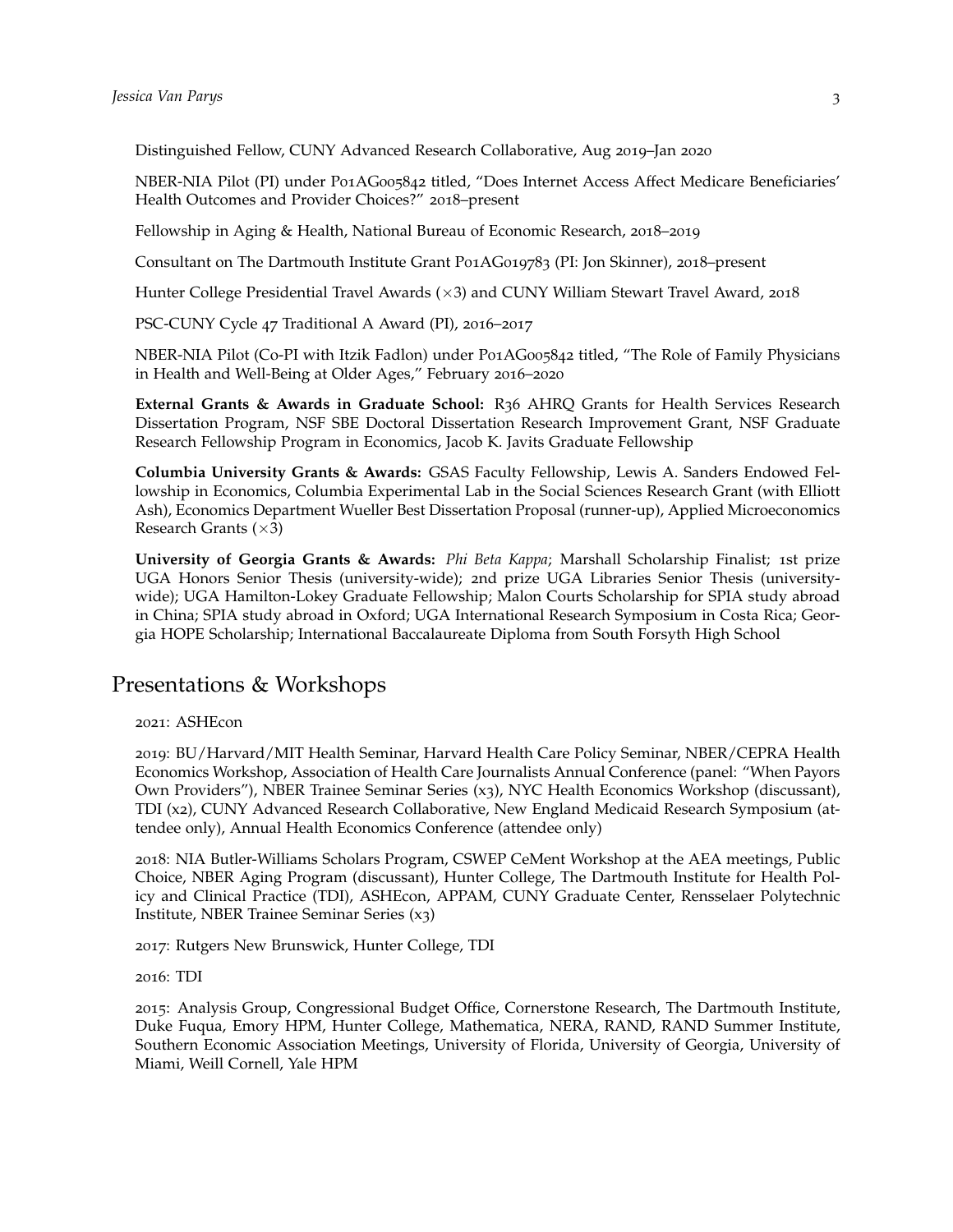2010: American Economic Association Meetings, Society of Labour Economists Conference, Association for Education Finance and Policy

2009: Wake Forest University Rethinking Admissions Conference, Association for Education Finance and Policy

# **Teaching**

*Course evaluations, syllabi, assignments, and lecture slides are available upon request.*

Master's Linear Econometric Analysis, Hunter College, Fall 2016–2017, 2021

Undergraduate Introduction to Econometrics, Hunter College, Fall-Spring 2016–2018, 2020–2021

Undergraduate Health Economics, Hunter College, Spring 2017–2018, 2020

Teaching assistant for Undergraduate Econometrics, Undergraduate Public Economics, and Undergraduate Labor Economics, Columbia University, 2012

#### Advising

Hunter College Undergraduate Research Fellowships: Azemina Redzematovic; Elizabet Shvets

CUNY Economics PhD dissertation committee (name, graduation year, placement): Hoda Nouri Khajavi, 2019, Data Scientist with Visiting Nurse Service of NY

Hunter College Primary Advisor for BA/MA Thesis: Azemina Redzematovic, 2018, NY Civil Service Pathways Fellowship; Elizabet Shvets, 2018, GWU Health Policy PhD Program

Hunter College Second Reader for BA/MA Thesis: Orin Hassan, 2017, Harvard HCP Research Assistant

Hunter College BA Honors Thesis: Heather Auto, 2018, University of Michigan MPH Program

Faculty Mentor in the Bronx Science Behavioral & Social Science Research Program, 2015–2016

### Service

Reviewer for *American Economic Journal: Economic Policy, American Economic Review: Insights, American Journal of Health Economics, Economics and Human Biology, Economics of Education Review, Health Affairs, Health Services Research, Inquiry, Journal of the European Economic Association, Journal of Health Economics, Journal of Health Politics, Policy and Law, Journal of Human Capital, Journal of Human Resources, Journal of Political Economy, Journal of Public Economics, Management Science, New England Journal of Medicine, W.W. Norton & Company*

Roosevelt House Public Policy curriculum committee, 2020–present

Participating (Teaching) Faculty in the Hunter-African School Program to Expand Representation in Economics (HASPERE) Program

Organizer of Hunter Economics Department seminar series, 2021–present

Co-organizer of Hunter Economics Department-Roosevelt House seminar series, 2016–2020